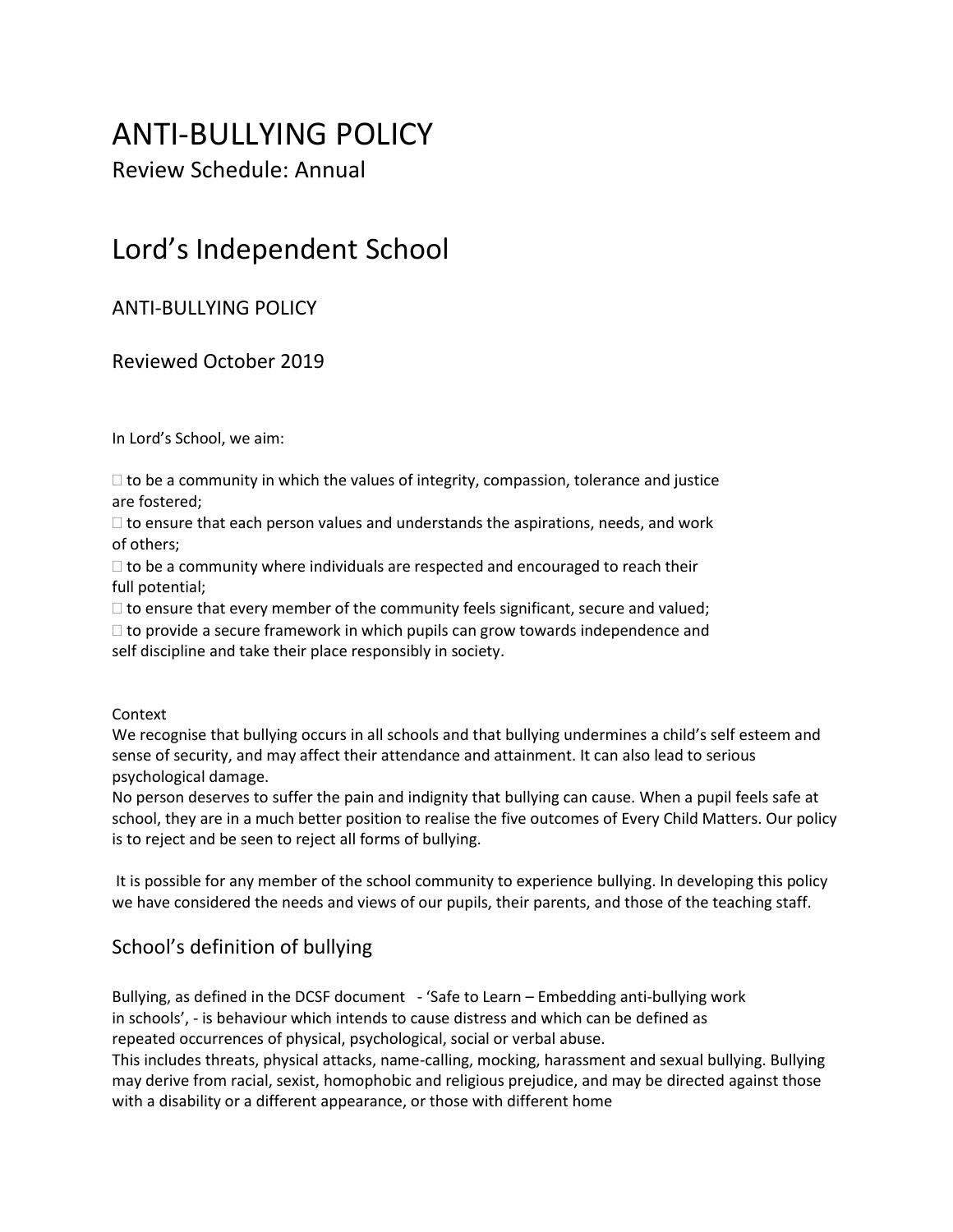#### circumstances.

It also includes cyber bullying through unacceptable use of mobile phones and the internet (see appendix). Bullying can occur between pupils, between pupils and staff, or between staff. It can be perpetrated by individuals or by groups; face to face or indirectly. Single acts of any of the above forms of abusive behaviour will not be tolerated.

### Lord's Objectives

# 1. Pupils experiencing bullying

 $\Box$  To prevent, de-escalate and stop any continuation of harmful behaviour.

 $\Box$  To take steps to help 'victims' feel safe and confident again.

# 2. Pupils engaged in bullying

 $\Box$  To promote an atmosphere in which all members of the community know that no form of bullying will be tolerated.

 $\Box$  To apply disciplinary sanctions to the pupil causing the bullying and ensure they learn from the experience.

 $\Box$  To work with bullies where necessary, so that they are held to account for their actions and accept responsibility for the harm they have caused.

# 3. The Head and Teaching Staff

 $\Box$  To raise awareness of the issue, to ensure staff are alert to and accepting of the possibility of bullying, and to ensure that it is the responsibility of everyone to report any incident of bullying to a member of staff or to a fellow pupil.

 $\Box$  To adopt a preventative approach to safeguard the well-being of pupils and staff.

 $\Box$  To develop a whole school approach so that no one child or teacher is left alone to try to resolve a bullying problem.

 $\Box$  To develop clear systems for reporting bullying and make everyone aware of the procedures to be followed in dealing with incidents.

 $\Box$  To ensure that staff and parents are alerted to possible signs that a pupil is being bullied.

 $\Box$  To react to bullying incidents in a reasonable, proportionate and consistent way.

 $\Box$  To provide help and support for pupils affected by bulling.

 $\Box$  To evaluate procedures.

## 4. Parents

 $\Box$  They are clear that the school does not tolerate bullying.

 $\Box$  They are aware of procedures to use, and staff to contact if they are concerned their child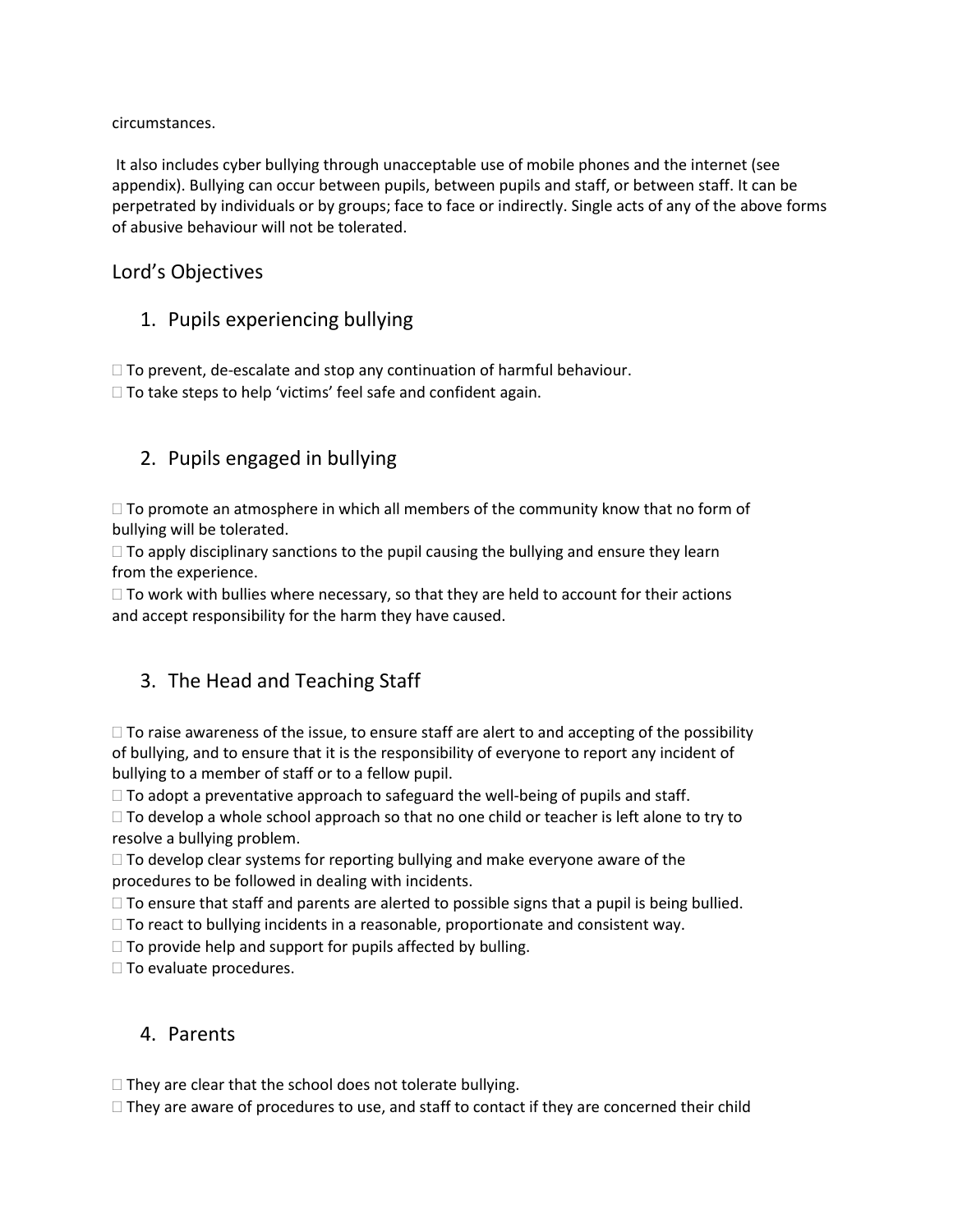is being bullied or does not feel safe to learn, including the school's complaints procedure.

 $\Box$  They have confidence that the school will take any complaint about bullying seriously and investigate/resolve as necessary, and that the school systems will deal with the bullying in a way that protects their child.

## Procedure for dealing with bullying

### Recording and Reporting

It is the responsibility of everyone to report any incident of bullying to a member of staff or to a fellow pupil. Strategies for recording and reporting are as follows:

1. Reporting

 $\Box$  Delegation of responsibility for anti-bullying work to a member of staff.

 $\Box$  To have in place a variety of confidential systems for reporting by pupils of incidents:

- i) Pupils may notify staff in full confidentiality about incidents of bullying or they may complete one of the forms available for self collection in the reception area. Details of how to pass on the form are printed on the actual form.
- ii) Staff must complete the relevant form and pass immediately to Mrs Ainsworth. Forms are available from the Anti-Bullying File in the Staff Room.

 $\Box$  To raise awareness of staff about recording and reporting procedures, during meetings.

 $\Box$  To raise awareness about strategies for dealing with bullying through the printed policies.

## Recording

All relevant documentation will be stored with the Head Teacher.

#### To have follow-up systems to ensure that agreements are sustained

 $\square$  Establishing a review period as on pro forma.

Reaction

 $\Box$  When bullying does occur School needs to respond promptly, firmly and consistently. Staff must be clear about their roles and responsibilities in preventing and responding to bullying.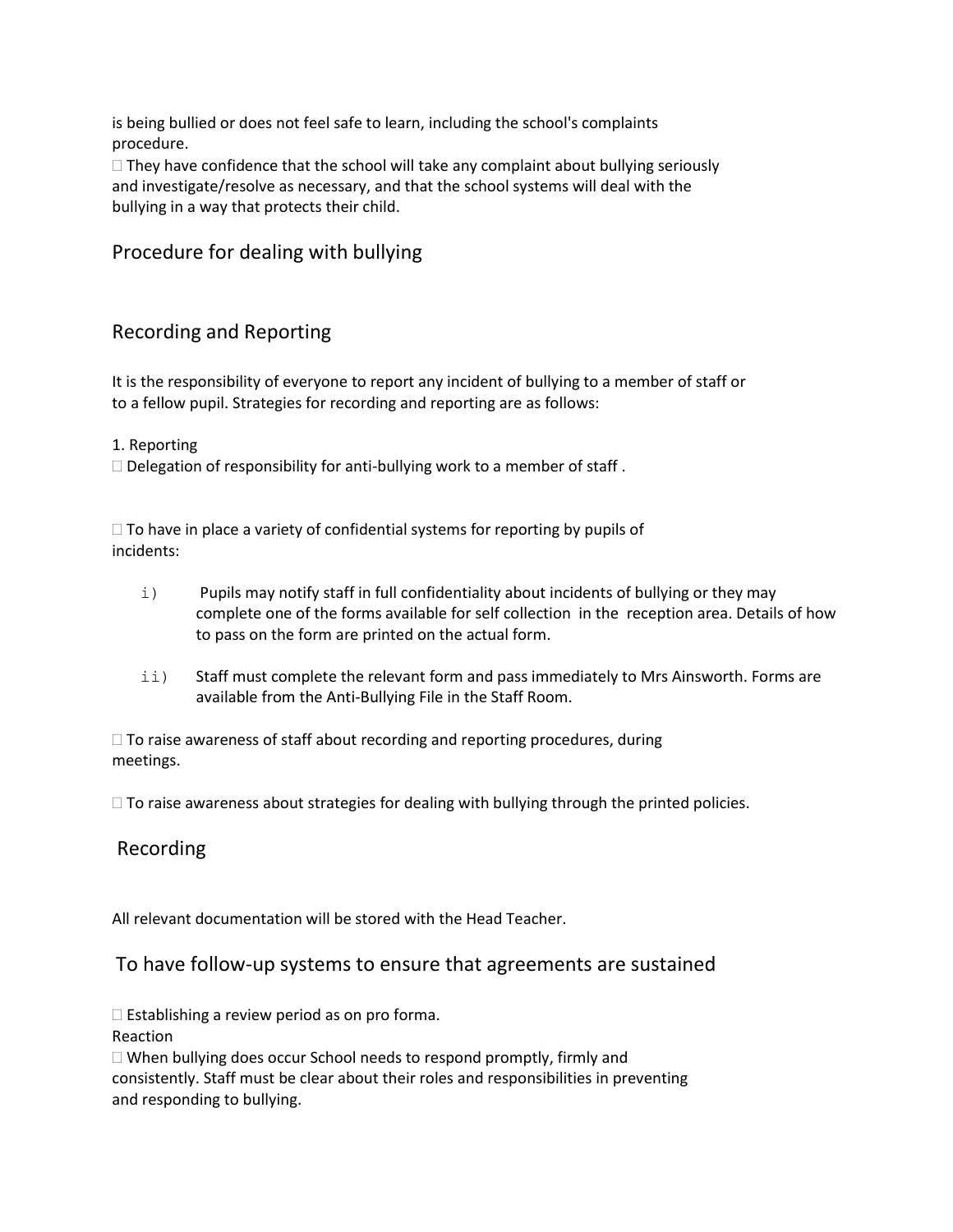Responsibility for anti-bullying strategies lies with every member of staff.

Appropriate and commensurate disciplinary sanctions will be implemented by the Head and the teachers to hold the perpetrator to account for their behaviour. These include interview, detention, internal suspension, external suspension. In the case of cyber bullying they may include, confiscation of mobile phone whilst in school and withdrawal of access to intranet and internet or use under staff supervision.

Permanent exclusion may be justified in the most serious and persistent cases.

Disciplinary penalties have three main purposes:

- To impress on the perpetrator that what they have done is unacceptable.
- To deter them from repeating that behaviour.

• To signal to other pupils that the behaviour is unacceptable and deter them from doing it.

In implementing sanctions, it is necessary to ensure that bullying behaviour is dealt with in a way which protects the victim, which does not lead to escalation but resolution and which gives the best chance that bullying will not be repeated.

Where it is considered that a Child Protection issue has arisen, as with types of cyber bullying, external agencies will be involved.

Where a pupil has retaliated after persistent bullying, the school will consider this different from an unprovoked attack.

To devise appropriate learning programmes for the perpetrator to help them to face up to the harm they have caused, and provide them with an opportunity to make amends; using 'No Blame' approach resources to encourage empathy and reflection.

Preventative strategies

1. Use of strategies to encourage pupils to behave well and take care of each other

Curriculum time in PSHE is used to discuss issues of friendships, relationship, and bullying.

Informal discussions as and when necessary to reinforce that bullying will not be tolerated.

Use of displays to promote these messages.

Use of the Anti-Bullying Charter to communicate and celebrate the school commitment to anti-bullying.

Rewards for individual pupils who take a specific role in anti-bullying work.

All pupils are clear about the role they can play in preventing bullying.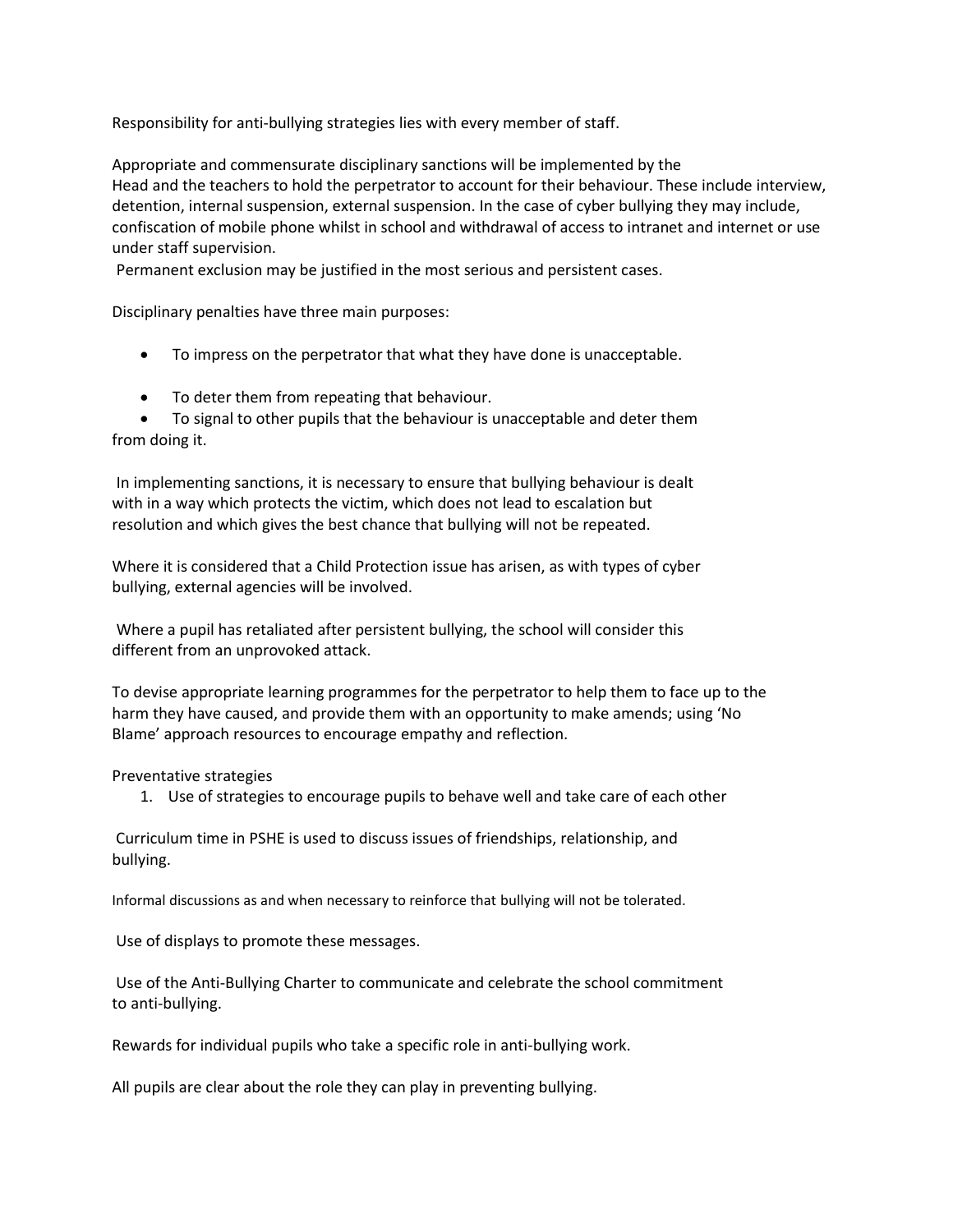# Professional Development of staff

There should be an appreciation by staff of the importance of detecting and dealing with bullying. Information and guidance should be made available to staff on the indicators of bullying.

CPD to train staff on strategies for dealing with bullying.

#### Helping pupils to help themselves and each other

Through planned sessions during tutor time in which a teacher facilitates a safe and positive environment for pupils to take turns, if they choose, to talk about an issue of concern.

Encouraging neutral pupils to help.

Through assertiveness training in Citizenship which can help rebuild confidence and resilience for a child who has been bullied.

Through being encouraged to have a say about the disciplinary sanction regime of their school and suggesting suitable sanctions for bullies. This will ensure pupils view sanctions as fair and will make them feel they have an influence over tackling the issue via School Council.

To establish review procedures to identify and prioritise necessary changes. Policy Link:

### Cyberbullying

Definition of Cyber-bullying

"Cyber-bullying is when a child is tormented, threatened, harassed, humiliated, embarrassed or otherwise targeted by another child using the Internet, interactive and digital technologies or mobile phones" (Taken from the Byron Review)

It includes using mobile phones or internet sites to send abusive messages or make defamatory statements about pupils or teachers. It includes cyber stalking and unauthorised publication of private information or images.

Website abuse is corrosive. It can undermine the self-esteem of individual pupils and staff, can undermine the professional status of staff, and can destroy the trust between staff and pupils. Some cyber-bullying is deliberate and intentional, but in other cases distress to the victim can be caused by something that is seen as a joke by the other person.